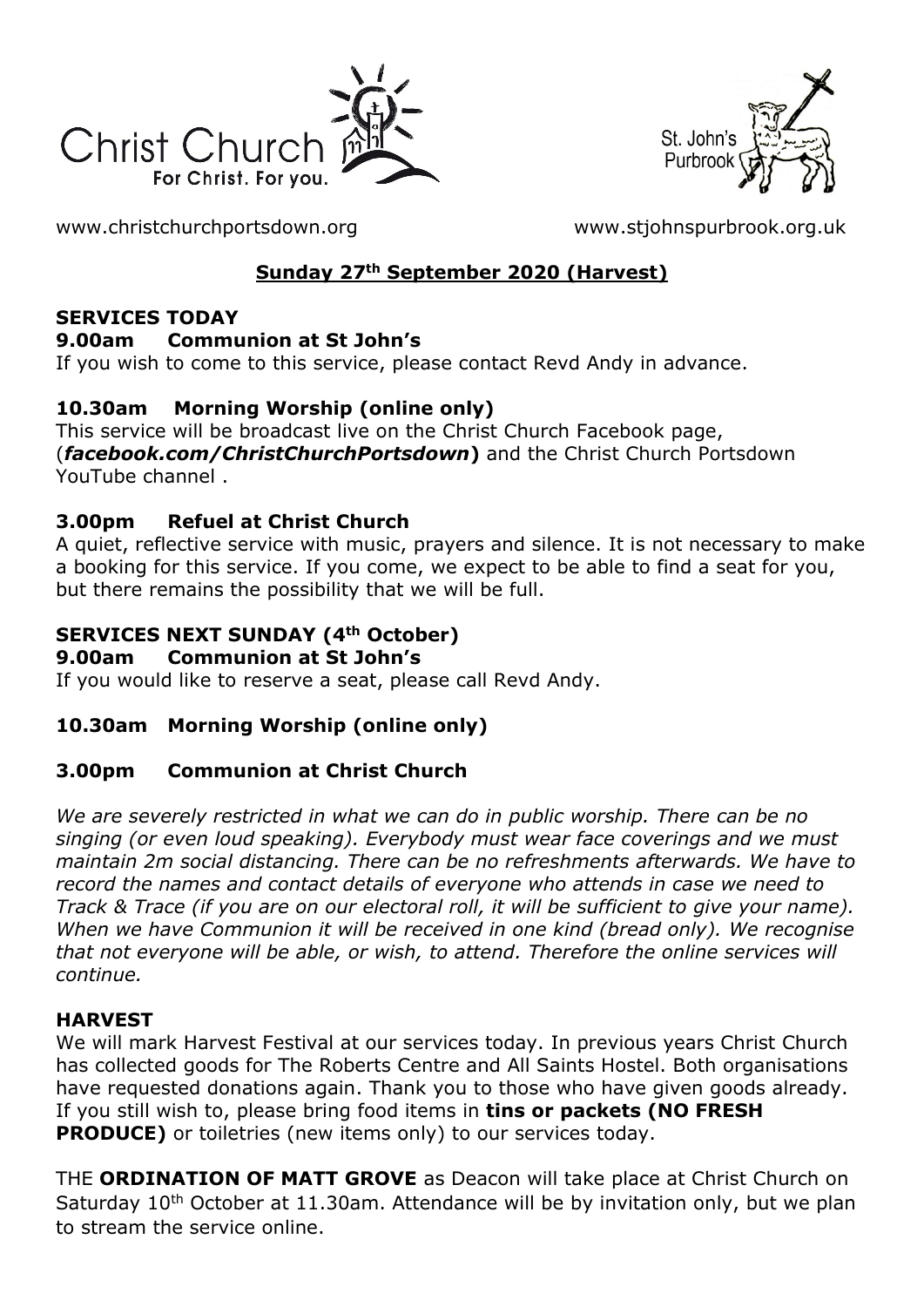### **ST JOHN'S ANNUAL MEETINGS**

The Meeting of Parishioners (to elect churchwardens) and the Annual Parochial Church Meeting for the parish of Purbrook will take place from **10am on Sunday**  18<sup>th</sup> October (venue tbc). There are vacancies for:

- Two churchwardens
- Two members of Deanery Synod
- Six members of the PCC

If you are a member of the St John's Electoral roll, please do consider whether you could serve the church in any of these capacities. Please speak to Andy Wilson if you want to know more. If you would like to join the electoral roll, please contact Bill Jeffery or Andy. If you would like to attend, please notify Andy by 11<sup>th</sup> October so that we can determine the most appropriate venue.

#### **CHRIST CHURCH ANNUAL MEETINGS**

The Meeting of Parishioners (to elect churchwardens) and the Annual Parochial Church Meeting for the parish of Portsdown will take place from **7.30pm on Wednesday 14th October** at Christ Church. There are vacancies for:

- Two churchwardens
- Two members of Deanery Synod
- Four members of the PCC

If you are a member of the Christ Church Electoral roll, please do consider whether you could serve the church in any of these capacities. Please speak to Andy Wilson if you want to know more. If you would like to join the electoral roll, please contact Graham Olway or Andy.

| <b>CONTACTS</b>      |                                                            |
|----------------------|------------------------------------------------------------|
| <b>Vicar</b>         | Revd Andy Wilson (day off Monday)                          |
|                      | vicar@christchurchportsdown.org<br>purbrookvicar@gmail.com |
| <b>Associate</b>     | <b>Revd Laura Cameron</b>                                  |
| <b>Minister</b>      | revdlauracameron@gmail.com                                 |
| <b>Curate</b>        | <b>Matt Grove</b>                                          |
|                      | matt.grove@christchurchportsdown.org                       |
| <b>Churchwarden</b>  | <b>Bill Jeffery</b>                                        |
| <b>SJP</b>           | purbrookchurch@gmail.com                                   |
| Churchwarden         | <b>Stephen Anderson</b>                                    |
| <b>CCP</b>           | stephen.anderson@christchurchportsdown.org                 |
| <b>Administrator</b> | <b>Emma Evans</b>                                          |
|                      | parish.office@christchurchportsdown.org                    |
| <b>Hall Manager</b>  | Jacqui Wilson                                              |
| <b>CCP</b>           | hall.manager@christchurchportsdown.org                     |
| Website              | <b>Matt Doe</b>                                            |
|                      | webmaster@christchurchportsdown.org                        |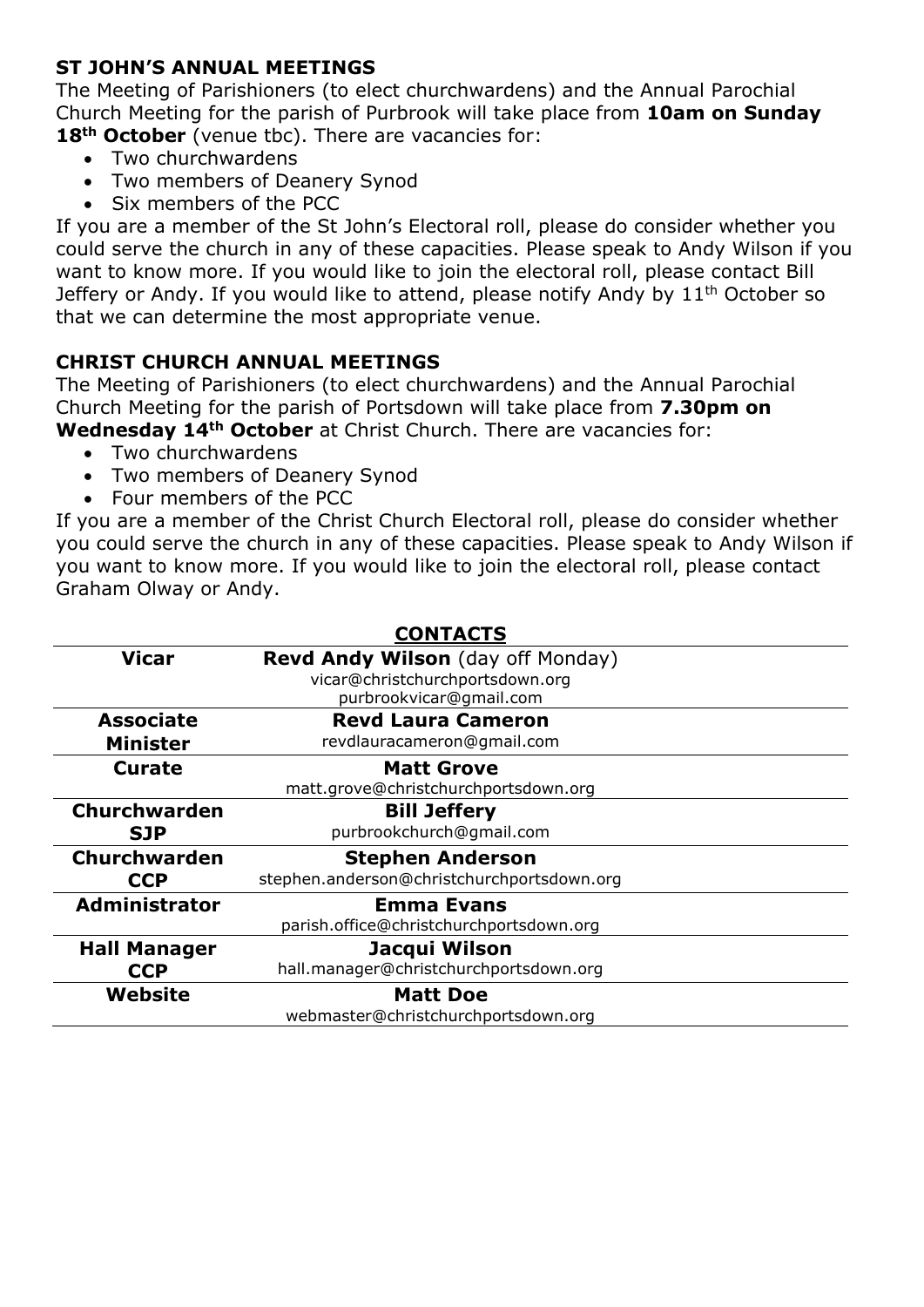## **Sunday 27 September 2020 Harvest Thanksgiving**

*In our services today we will hear the reading from the Gospel of Luke*

# **Collect**

Creator God, you made the goodness of the land, the riches of the sea and the rhythm of the seasons; as we thank you for the harvest, may we cherish and respect this planet and its peoples, through Jesus Christ our Lord. Amen.

### **Deuteronomy 8:7–18**

 $<sup>7</sup>$  For the Lord your God is bringing you into a good land, a land with flowing</sup> streams, with springs and underground waters welling up in valleys and hills, 8 a land of wheat and barley, of vines and fig trees and pomegranates, a land of olive trees and honey,  $9$  a land where you may eat bread without scarcity, where you will lack nothing, a land whose stones are iron and from whose hills you may mine copper. <sup>10</sup> You shall eat your fill and bless the Lord your God for the good land that he has given you.  $11$  Take care that you do not forget the Lord your God, by failing to keep his commandments, his ordinances, and his statutes, which I am commanding you today.  $12$  When you have eaten your fill and have built fine houses and live in them,  $13$  and when your herds and flocks have multiplied, and your silver and gold is multiplied, and all that you have is multiplied, <sup>14</sup> then do not exalt yourself, forgetting the Lord your God, who brought you out of the land of Egypt, out of the house of slavery, <sup>15</sup> who led you through the great and terrible wilderness, an arid waste-land with poisonous snakes and scorpions. He made water flow for you from flint rock,  $16$  and fed you in the wilderness with manna that your ancestors did not know, to humble you and to test you, and in the end to do you good. <sup>17</sup> Do not say to yourself, 'My power and the might of my own hand have gained me this wealth.' <sup>18</sup> But remember the Lord your God, for it is he who gives you power to get wealth, so that he may confirm his covenant that he swore to your ancestors, as he is doing today.

## **Psalm 65**

 $1$  Praise is due to you, O God, in Zion; to you that answer prayer shall vows be paid. <sup>2</sup> To you shall all flesh come to confess their sins; when our misdeeds prevail against us, you will purge them away.  $3$  Happy are they whom you choose and draw to your courts to dwell there. We shall be satisfied with the blessings of your house, even of your holy temple. 4 With wonders you will answer us in your righteousness, O God of our salvation, O hope of all the ends of the earth and of the farthest seas.  $5$  In your strength you set fast the mountains and are girded about with might. <sup>6</sup> You still the raging of the seas, the roaring of their waves and the clamour of the peoples.  $<sup>7</sup>$  Those who dwell at</sup> the ends of the earth tremble at your marvels; the gates of the morning and evening sing your praise.  $8$  You visit the earth and water it; you make it very plenteous. <sup>9</sup> The river of God is full of water; you prepare grain for your people, for so you provide for the earth.  $10$  You drench the furrows and smooth out the ridges; you soften the ground with showers and bless its increase.  $11$  You crown the year with your goodness, and your paths overflow with plenty. <sup>12</sup> May the